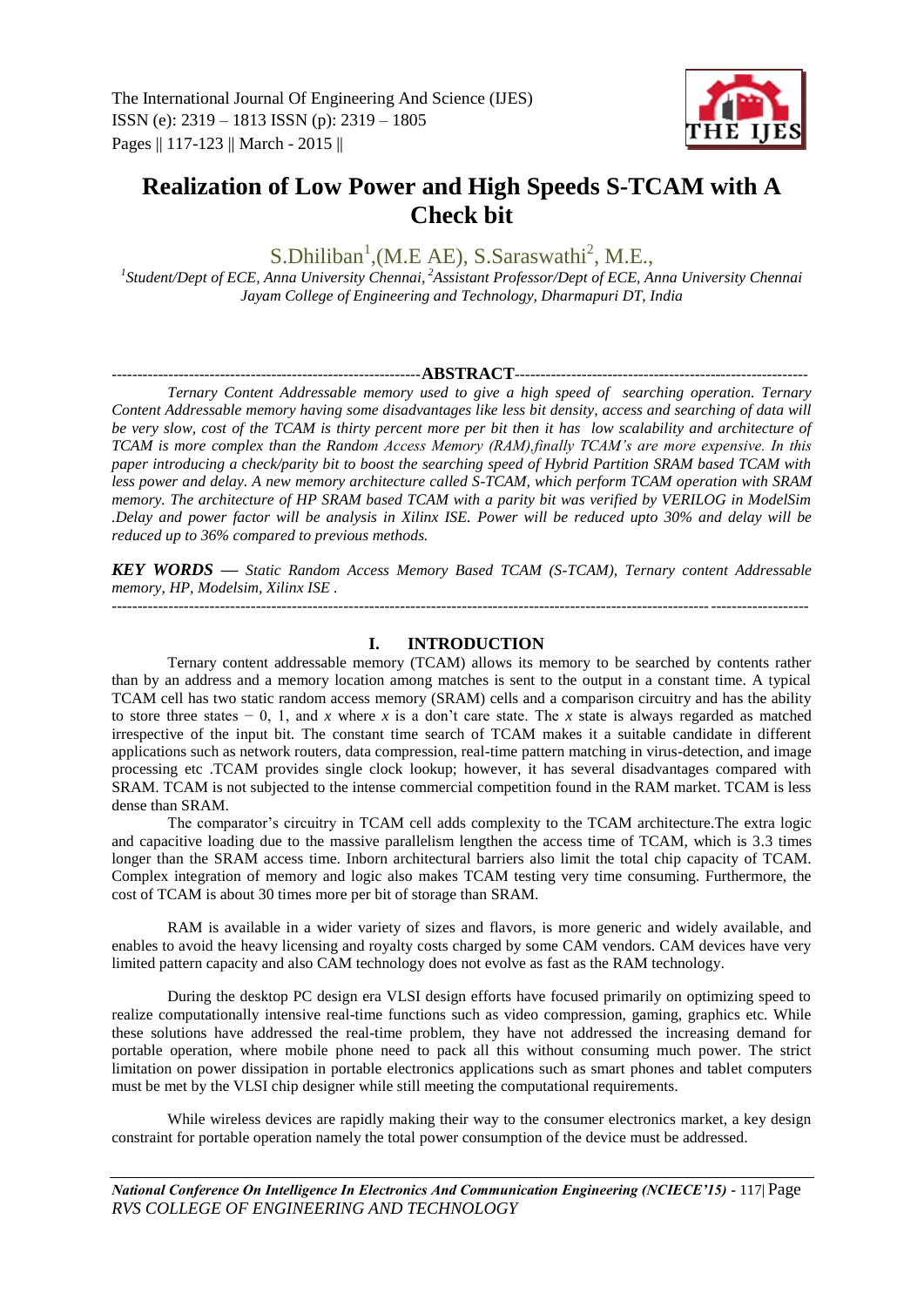## **II. PREVIOUS METHOD**

Most RAM-based solutions for CAM use hashing to build CAM from RAM but these methods suffer from collisions and bucket overflow. If many records have been placed in an overflow area, then a lookup may not finish until many buckets are searched. when stored keys contain don't care bits in the bit positions used for hashing, then such keys must be duplicated in multiple buckets, which need increased capacity. On the other hand, if the search key contains don't care bits which are taken by the hash function, multiple buckets must be accessed that results in performance degradation. the performance of the method becomes gracefully degradable as the number of stored elements increases. Furthermore, it emulates binary CAM, not TCAM. Thus, hashing cannot provide deterministic performance owing to potential collisions and is inefficient in handling wildcard. Traditional algorithmic search solutions take multiple clock cycles and also result in inefficient memory utilization .Combines RAM and CAM to develop the CAM functionality. This approach makes partitions of the conventional TCAM table using some distinguishing bits in CAM entries.

#### **III. PROPOSED METHOD**

The new architecture has the same interface as the conventional HP SRAM based TCAM with one extra bit. The proposed TCAM with a parity bit design consisting of the original data segment and an extra one bit segment derived from the actual data bits. Parity bit is either odd or even.

The extractor is used to find the parity bit value. During the search operation, the matched parity bit value of word is found first. Only the word whose parity bit value matched will be compared with the search word and reduce the comparison with the mismatched word.

#### **A.Overall Architecture**

The overall architecture of S-TCAM is depicted in Fig. 1 where each layer represents the architecture shown in Fig. 2. It has *L* layers and a CAM priority encoder (CPE). Each layer outputs a potential match address (PMA). The PMAs are fed to CPE, which selects match address (MA) among PMAs.



Fig. 1.Architecture of S-TCAM (sw: subword, C: # of bits in the input word, PMA: potential match address, and MA: match address).

 $\overline{6}$ 

*National Conference On Intelligence In Electronics And Communication Engineering (NCIECE'15) -* 118| Page *RVS COLLEGE OF ENGINEERING AND TECHNOLOGY*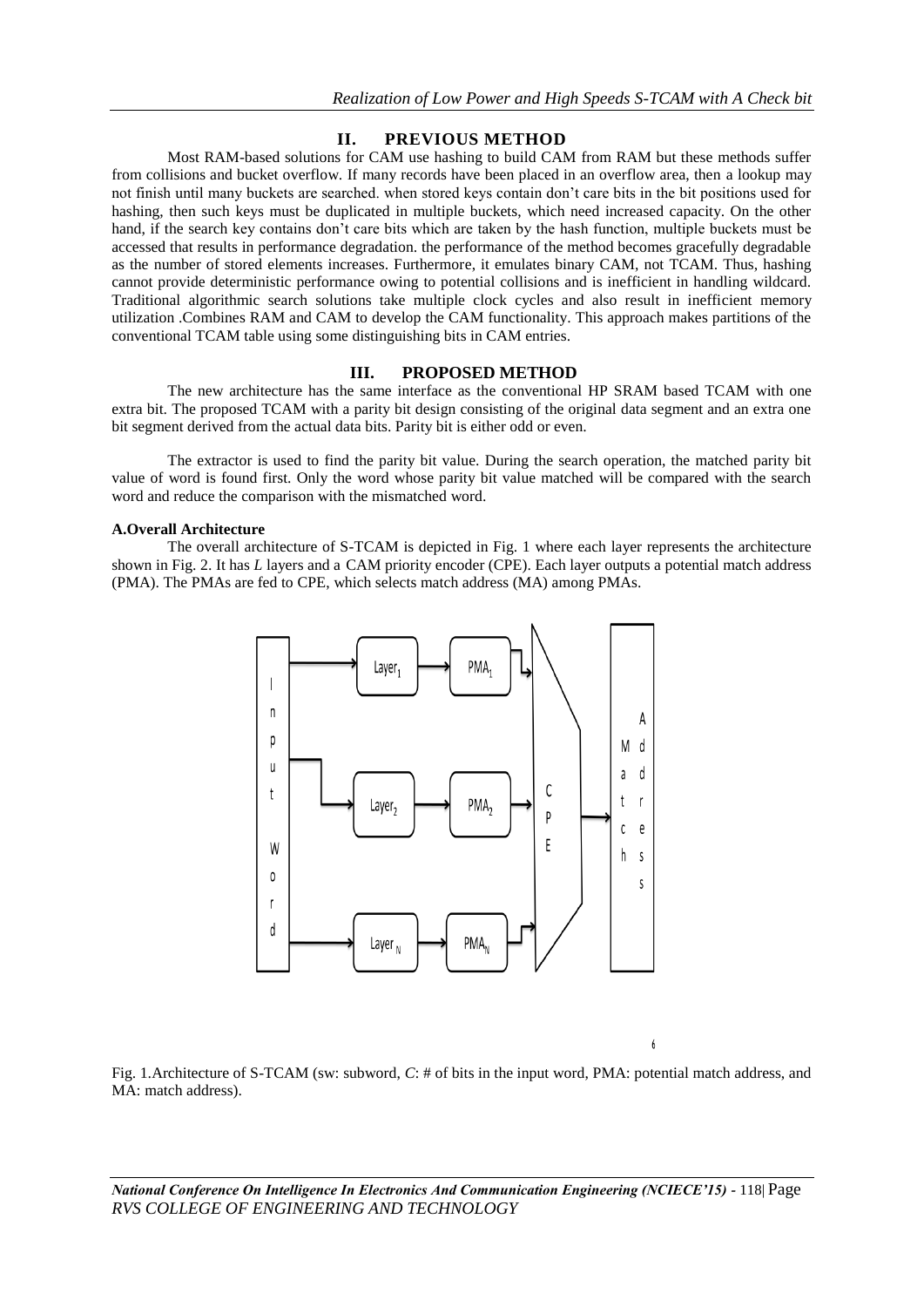## **B. Layer Architecture**

Layer architecture is shown in Fig. 2. It contains *N* validation memories (VMs), 1-bit AND operation, *N* original address table address memories (OATAMs), *N* original address tables (OATs), *K*-bit AND operation, and a layer priority encoder (LPE).

# **1. Validation Memory (VM)**

Size of each VM is  $2^w \times 1$  bits where *w* represents the number of bits in each subword and  $2^w$  shows the number of rows. A subword of *w* bits implies that it has total combinations of  $2^w$  where each combination represents a subword. For example, if *w* is of 4 bits, then it means that there are total of  $2^4 = 16$  combinations. This explanation is also related to OATAM and OAT. Each subword acts as an address to VM. If the memory location be invoked by a subword is high, it means that the input subword is present, otherwise absent. Thus, VM validates the input subword, if it is present.

#### **2. 1-Bit AND Operation**

It ANDs the output of all VMs. The output of 1-bit AND operation decides the continuation of a search operation. If the result of 1-bit AND operation is high, then it permits the continuation of a search operation, otherwise mismatch occurs in the corresponding layer.

## **3. Original Address Table Address Memory (OATAM)**

Each OATAM is of  $2^W \times w$  bits where  $2^W$  is the number of rows and each row has *w* bits. In OATAM, an address is stored at the memory location indexed by a subword and that address is then used to invoke a row from its corresponding OAT. If a subword in VM is mapped, then a corresponding address is also stored in OATAM at a memory location accessed by the subword.

## **4. Original Address Table (OAT)**

Dimensions of OAT are  $2^w \times K$  where *w* is the number of bits in a subword,  $2^w$  represents number of rows, and *K* is the number of bits in each row where each bit represents an original address. Here *K* is a subset of original addresses from conventional TCAM table. It is OAT, which considers the storage of original addresses.

# **5. K-BIT AND Operation**

It ANDs bit-by-bit the read out K-bit rows from all OATs and forwards the result to LPE.

#### **6. Layer Priority Encoder (LPE)**

Because we emulate TCAM and multiple matches may occur in TCAM Content-addressable memory (CAM) circuits and architectures, the LPE selects PMA among the outputs of K-bit AND operation.



Fig. 2. Layer Architecture of S-TCAM. (sw: subword, VM: validation memory, OATAM: original address table address memory, OAT: original address table, and LPE: layer priority encoder).

*National Conference On Intelligence In Electronics And Communication Engineering (NCIECE'15) -* 119| Page *RVS COLLEGE OF ENGINEERING AND TECHNOLOGY*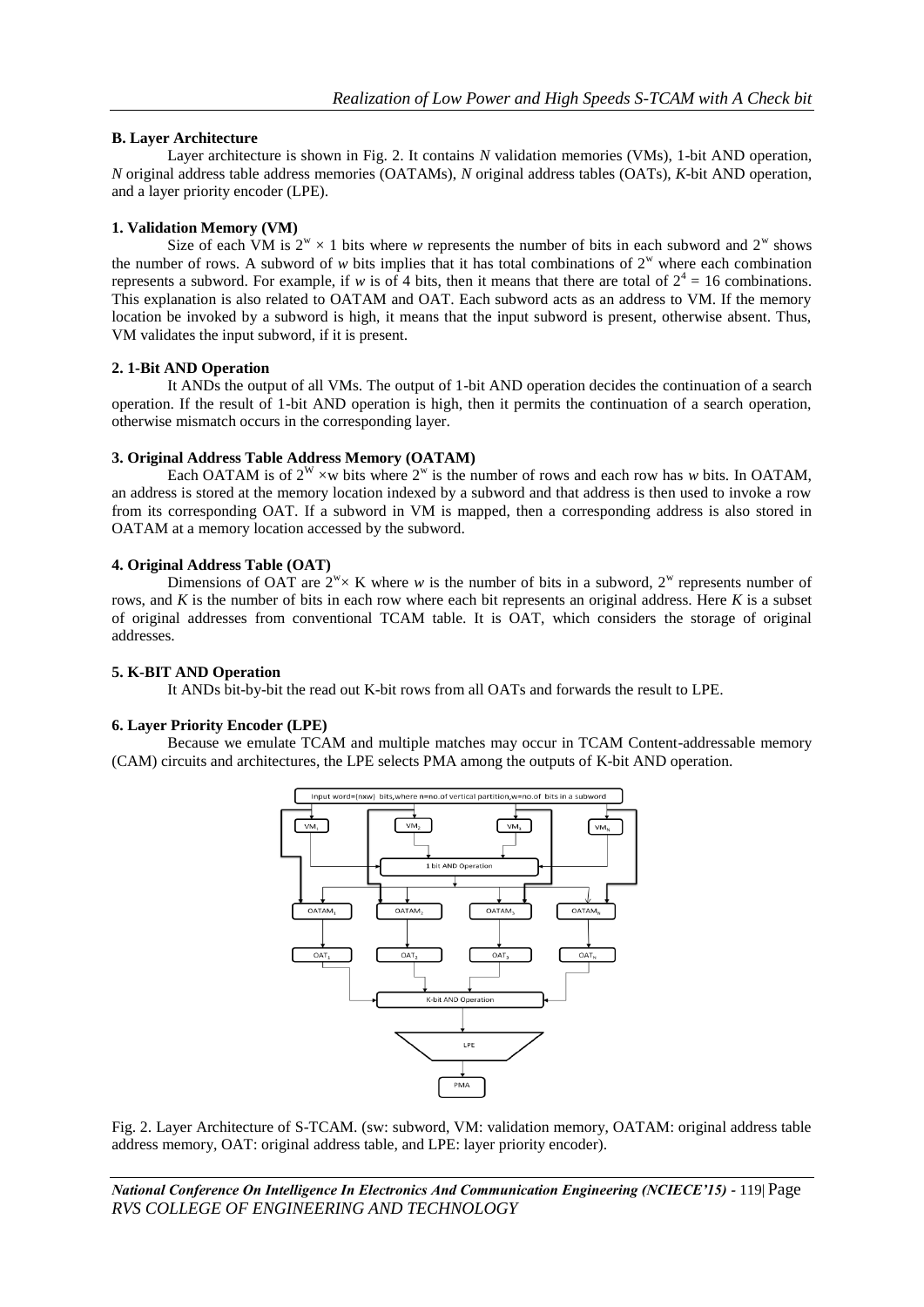# **C. S-TCAM Operations**

There are two kind of operation will be performed by S-TCAM and they are

- 1) Data Mapping operation
- 2) Searching operation.

# **1. Data Mapping Operation**

Classical TCAM table is logically partitioned into hybrid partitions. Each hybrid partition is then expanded into a binary version. Thus, we first expand *x* into states 0 and 1 to be stored in SRAM. For example, if we have a TCAM word of 010*x*, then it is expanded into 0100 and 0101. Each subword, acting as an address, is applied to its corresponding VM and a logic "1" is written at that memory location.The same subword is also applied to its respective OATAM and *w* bits data are written at that memory location. During search, these *w*  bits data act as an address to the OAT. The *K* bits data are also written at the memory location in OAT determined by its corresponding OATA. Thus, in this way, all hybrid partitions are mapped. A subword in a hybrid partition can be present at multiple locations. So, it is mapped in its corresponding VM and its original address(es) is/are mapped to its/their corresponding bit(s) in its respective OAT. Since a single bit in OAT represents an original address, only those memory locations in VMs and address positions/ original addresses in OATs are high, which are mapped while remaining memory locations and address positions are set to low in VMs and OATs, respectively.

| Address | <b>Ternary Data</b> | Layer            |   |
|---------|---------------------|------------------|---|
|         |                     |                  |   |
|         | 00<br>01<br>HP11    | 11<br>01<br>HP12 |   |
| 2<br>3  | 0x<br>11<br>HP21    | 11<br>1x<br>HP22 | 2 |

Table 1: Traditional TCAM table and its hybrid partitions (hp)

Example of data mapping is shown in Table 2. I use Table 1 to be mapped to S-TCAM. We take  $N =$ 2, L = 2, K = 2, and w = 2. After necessary processing, HP11, HP12, HP21, and HP22 are mapped to their corresponding memory units. In the example, we map hybrid partitions of layer 2 to their corresponding memory units. Hybrid partitions of layer 1 can be easily mapped in similar way.

| Address                         | VM21 VM22     | OATAM21<br>OATAM22 | $\mathcal{D}_{\mathcal{L}}$ | ORGINAL<br><b>ADREESS</b><br>OAT21 OAT22<br>3 | $\overline{c}$            | - 3                  |
|---------------------------------|---------------|--------------------|-----------------------------|-----------------------------------------------|---------------------------|----------------------|
| $\Omega$<br>$\overline{2}$<br>3 | $\Omega$<br>0 | $\Omega$<br>2      | $\theta$<br>$\theta$        | $\Omega$<br>$\Omega$<br>1<br>$\Omega$         | $\theta$<br>$\Omega$<br>0 | $\theta$<br>$\Omega$ |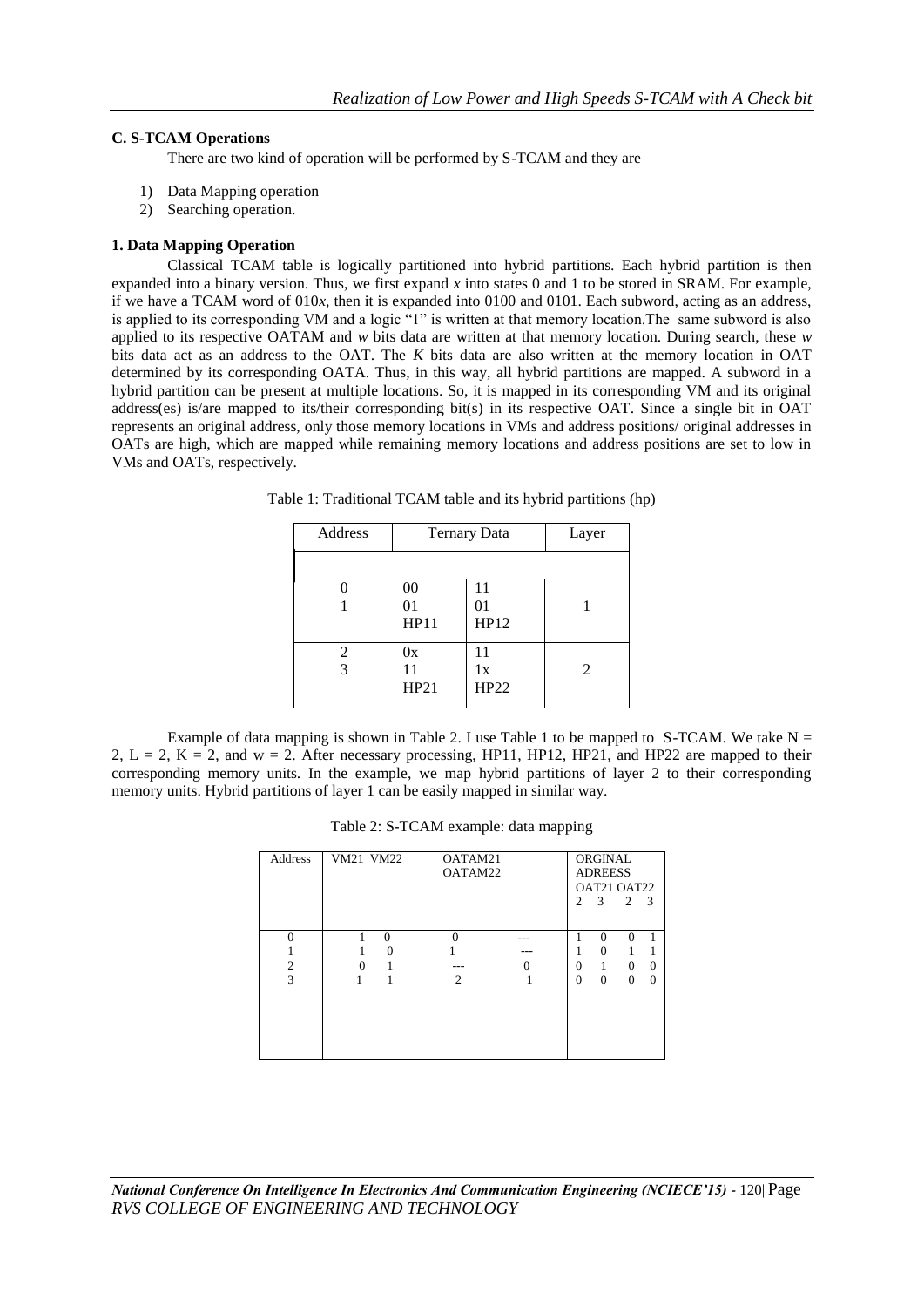## **2. Search Operation**

#### **a) Searching in a Layer of S-TCAM:**

. N subwords are concurrently applied to a layer. The subwords then read out their corresponding memory locations from their respective VMs. If all VMs validate their corresponding subwords (equivalent to 1 bit AND operation in Layer Architecture of S-TCAM), then searching will continue, otherwise mismatch occurs in the layer.

#### **b) Searching in S-TCAM**

Search operation in the proposed TCAM occurs concurrently in all layers Search key is applied to S-TCAM, which is then divided into N subwords. After searching, PMAs are available from all layers. CPE selects MA among PMAs; otherwise a mismatch of the input word occurs.



Fig 3.Flowchart for searching operation in layer

*National Conference On Intelligence In Electronics And Communication Engineering (NCIECE'15) -* 121| Page *RVS COLLEGE OF ENGINEERING AND TECHNOLOGY*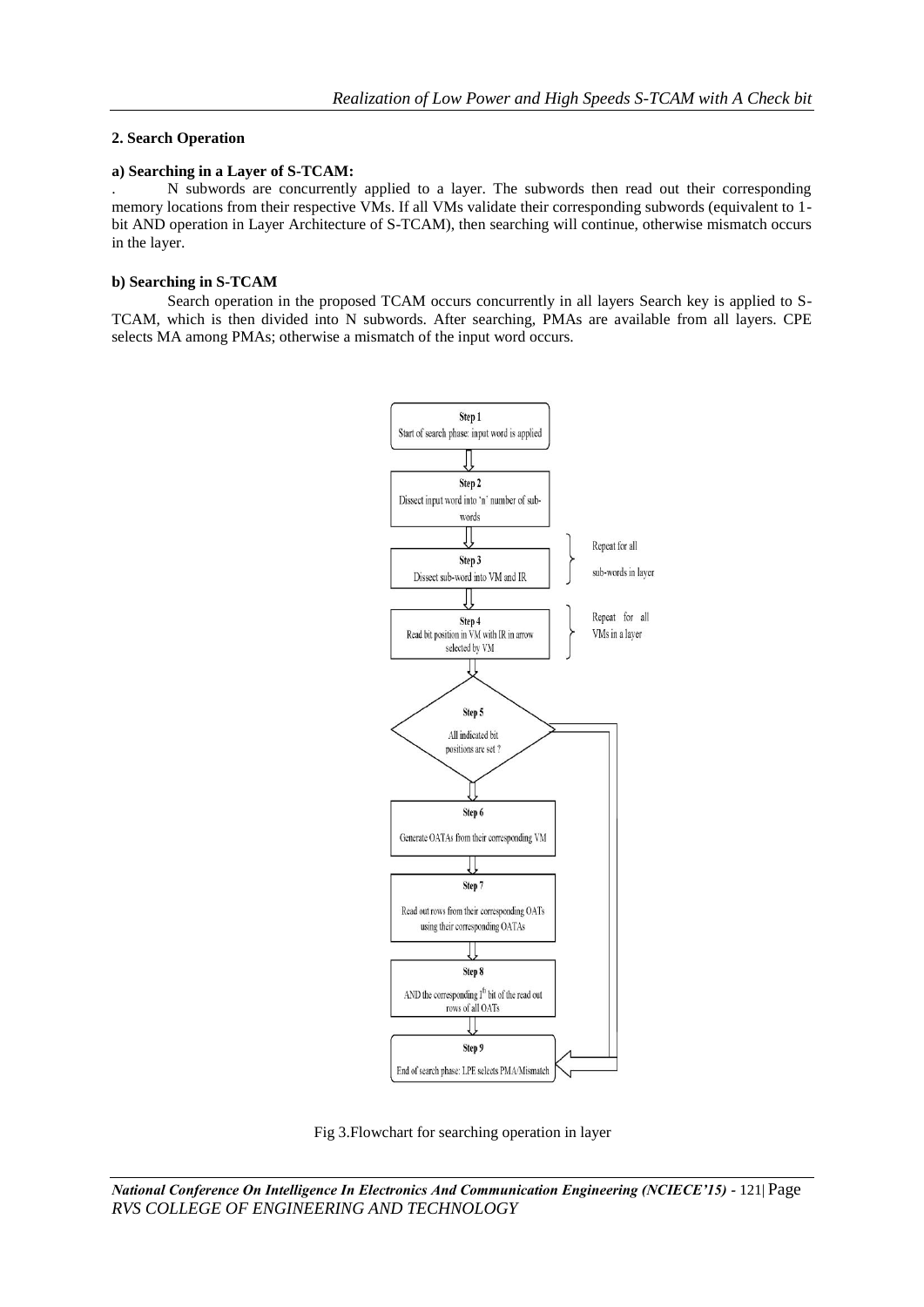# **IV. EXPERIMENTAL RESULT**



Fig 3.Modelsim output for HP partitioned S-TCAM Without a check bit



Fig 4.Modelsim output for HP partitioned S-TCAM with a check bit

| Method                              | Power (nw) | Delay (ns) |  |  |  |  |
|-------------------------------------|------------|------------|--|--|--|--|
| <b>Existing (Without</b><br>parity) | 0.087      | 7.219      |  |  |  |  |
| Proposed (with<br>parity)           | 0.058      | 3.593      |  |  |  |  |

|  | Table 3: Power and Delay Comparison |  |  |
|--|-------------------------------------|--|--|
|  |                                     |  |  |

#### **V. CONCLUSION**

Thus, the Architecture of Hybrid Partition SRAM based TCAM (S-TCAM ) will implement and its performance will be analyze by using ModelSim-Altera 6.4a (Quartus II 9.0) Starter Edition and also Hybrid Partition SRAM based TCAM (S-TCAM) with a Check bit/Parity bit will analysis then both architecture will compare to get performance like Speed of Operation. By using Xilinx ISE both Hybrid Partition SRAM based TCAM (S-TCAM ) and Hybrid Partition SRAM based TCAM (S-TCAM) with a Check bit/Parity will be synthesis.

The synthesis report give the performance factors like power dissipation and delay .delay factor will be measure from the Xilinx synthesis report then power will be measure from Xilinx Power Estimator. With help of this architecture bit density will increase then the cost for this Hybrid Partition SRAM based TCAM (S-TCAM) with a Check bit/Parity will reduce.

*National Conference On Intelligence In Electronics And Communication Engineering (NCIECE'15) -* 122| Page *RVS COLLEGE OF ENGINEERING AND TECHNOLOGY*